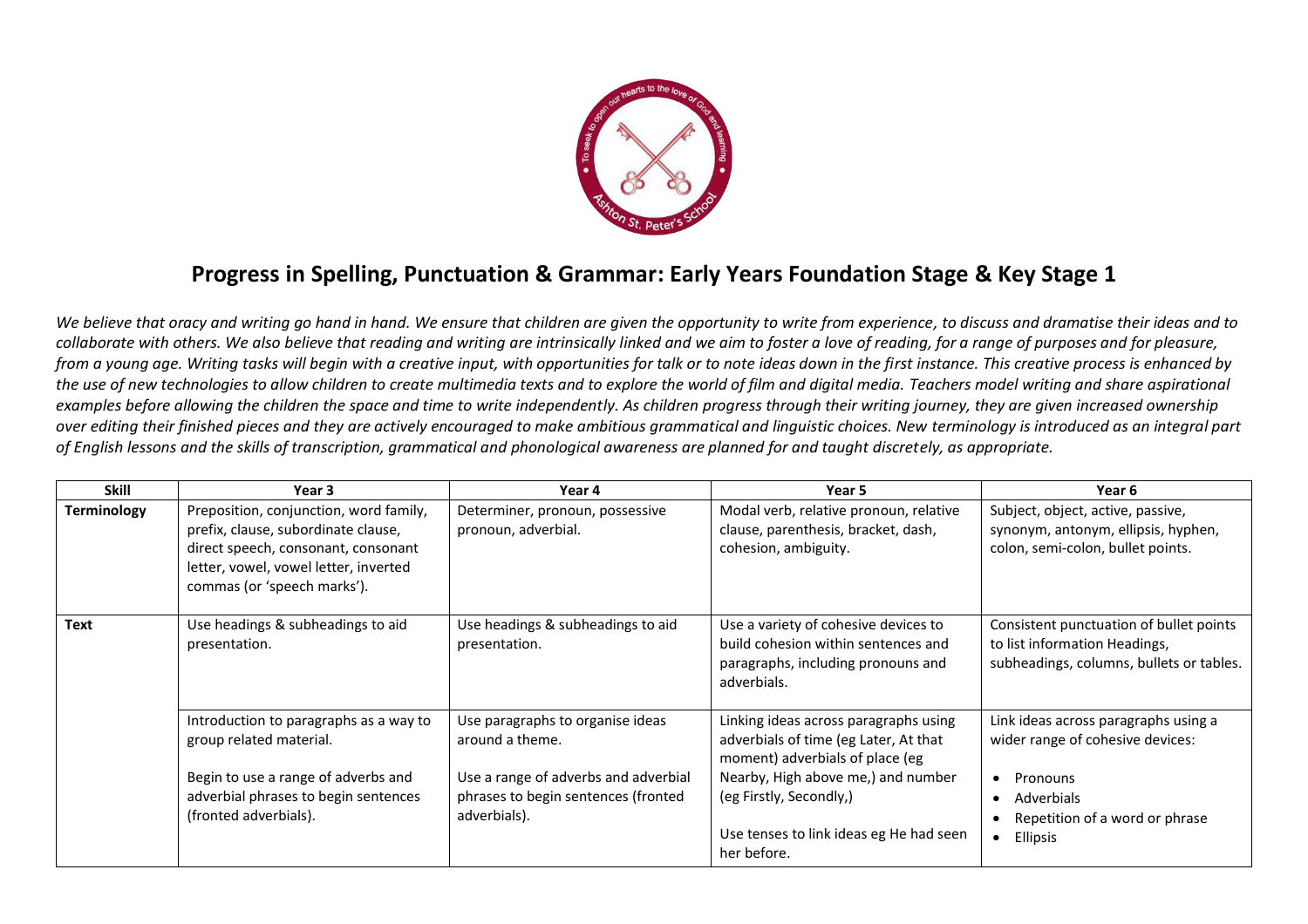|                 | Begin to choose appropriate pronoun<br>for clarity, cohesion and to avoid<br>repetition e.g. I played with my dog and<br>he loved it.                                                                                                                                           | Appropriate choice of pronoun or<br>noun within and across sentences to<br>aid cohesion and avoid repetition e.g.<br>Elephants are herbivores. They live in<br>herds.                                               |                                                                                                                                                                                                                                                                                                                                                                            |                                                                                                                                                                                                                                                                                                                                                                                                                                                                                                                     |
|-----------------|---------------------------------------------------------------------------------------------------------------------------------------------------------------------------------------------------------------------------------------------------------------------------------|---------------------------------------------------------------------------------------------------------------------------------------------------------------------------------------------------------------------|----------------------------------------------------------------------------------------------------------------------------------------------------------------------------------------------------------------------------------------------------------------------------------------------------------------------------------------------------------------------------|---------------------------------------------------------------------------------------------------------------------------------------------------------------------------------------------------------------------------------------------------------------------------------------------------------------------------------------------------------------------------------------------------------------------------------------------------------------------------------------------------------------------|
| <b>Sentence</b> | Use expanded noun phrases for<br>description and specification (e.g. The<br>blue butterfly, plain flour, the man in<br>the moon)<br>Use prepositions in phrases (such as:<br>before, after, during, in, because of,<br>across, between, over. e.g. He ate<br>before lunchtime.) | Use noun phrases expanded by the<br>addition of modifying adjectives,<br>nouns and preposition phrases (e.g.<br>the teacher expanded to: the strict<br>maths teacher with curly hair).                              | Use expanded noun phrases to convey<br>complicated information concisely. e.g.<br>a shy boy with pale, delicate features; a<br>soft material that can be moulded,<br>Use relative clauses beginning with<br>who, which, where, when, whose, that,<br>or an omitted relative pronoun.<br>Indicate degrees of possibility using<br>adverbs (e.g. Possibly, perhaps, surely). | Use expanded noun phrases to convey<br>complicated information concisely.<br>Select level of formality needed.<br>Vary length and focus of sentences to<br>express subtleties in meaning and focus<br>on key ideas.                                                                                                                                                                                                                                                                                                 |
|                 | Extend a range of sentences with more<br>than one clause by using a wider range<br>of conjunctions (including when, if<br>because, although) e.g. He ate his lunch<br>before he left home.                                                                                      | Extend a range of sentences with<br>more than one clause by using a wider<br>range of conjunctions (including when,<br>if because, although) e.g. Before he<br>left home, he ate his lunch.                         | Uses a range of conjunctions and<br>adverbials to link, compare and<br>contrast and extend ideas, information<br>and events e.g. Before he left home, he<br>ate his lunch.<br>Exposure to the semi-colon in reading.                                                                                                                                                       | Uses a variety of simple, compound and<br>complex sentences where appropriate<br>according to the demands of the text<br>type, including embedded subordinate<br>clauses for economy of expression.<br>Use of the semicolon or dash instead of<br>a conjunction to mark the boundary<br>between independent clauses (eg. The<br>train was delayed so I missed my<br>meeting > The train was delayed; I<br>missed my meeting. Don't touch the<br>dog because he might bite > Don't<br>touch the dog- he might bite.) |
|                 | Use of a range of adverbs and adverbial<br>phrases to add information within a<br>sentence & begin to front sentences<br>using them (e.g. then, next, soon, this<br>morning, in the afternoon, long ago)                                                                        | Use a range of adverbs and adverbial<br>phrases to begin sentences (fronted<br>adverbials) and includes a comma<br>afterwards to separate from the rest<br>of the sentence (e.g. Later that day,<br>the ship sank.) | Use adverbials to build cohesion across<br>sentences and paragraphs (e.g. Firstly,<br>However, In addition to this)                                                                                                                                                                                                                                                        | Linking ideas across paragraphs using a<br>wider range of cohesive devices, for<br>example, the use of adverbials (a range<br>of adverbials of time/ frequency and<br>subordinating conjunctions to link,<br>compare or contrast e.g. On the other<br>hand, In contrast, or As a consequence)                                                                                                                                                                                                                       |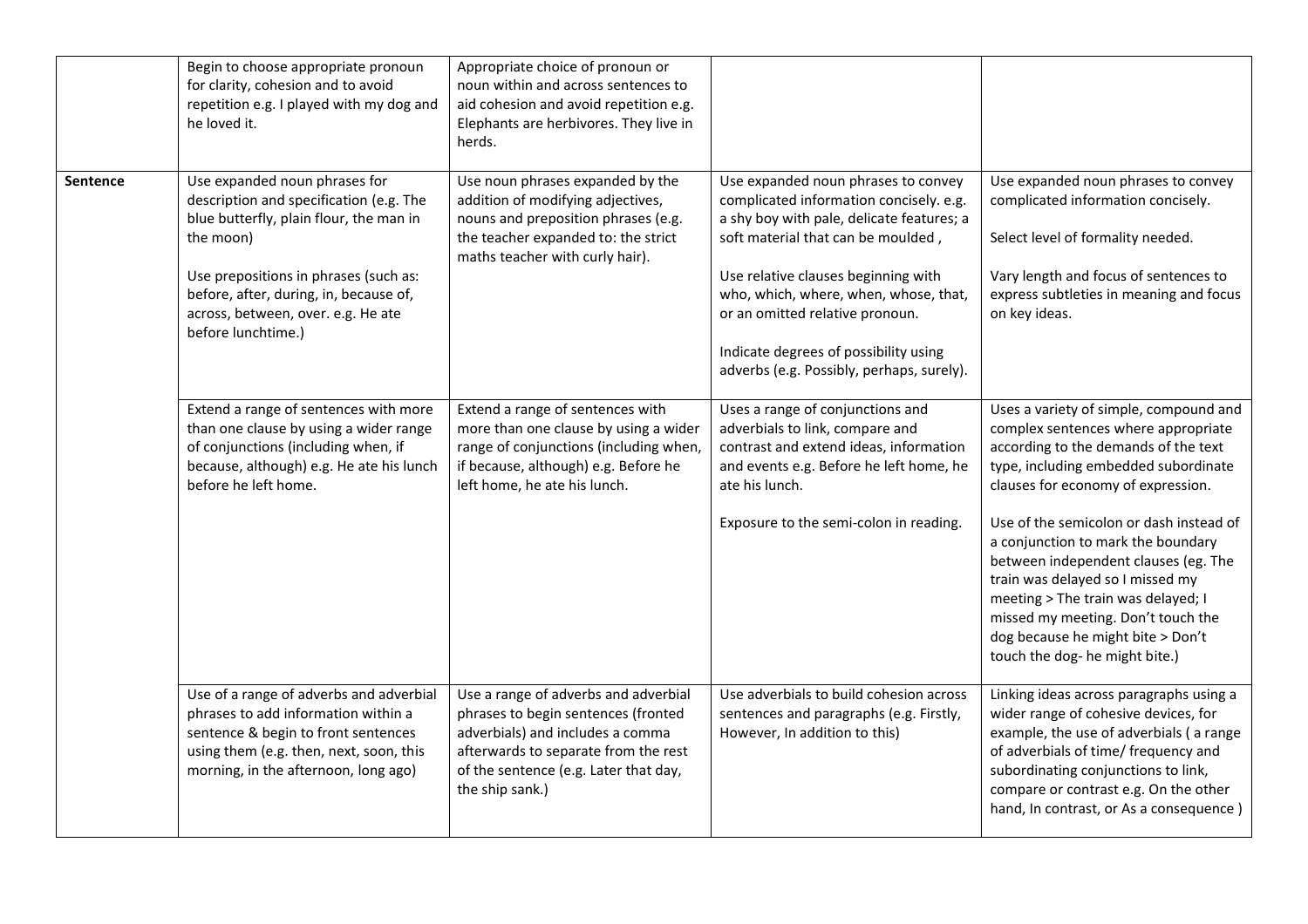|                    | Use present perfect tense: She has<br>helped the boy.                          | Use Standard English forms of verb<br>inflections instead of local spoken<br>forms e.g. We were not we was/ I did<br>not I done                                                                                   | Use modal verbs (e.g. She might help<br>the boy/ she should help the boy/ she<br>must help the boy) to indicate degrees<br>of possibility.<br>Use the perfect form of verbs to mark<br>relationships of time and cause (e.g. He<br>had eaten lunch when you arrived).<br>Where appropriate, maintains tense<br>consistently; where shifts in tense<br>occur, moves between past, present | Use the passive voice to affect the<br>presentation of information of a<br>sentence e.g. The boy was helped (by<br>the girl).<br>Use the perfect form of verbs to mark<br>relationships of time and cause (e.g. He<br>had eaten lunch when you arrived).<br>Use subjunctive forms of verbs to show<br>level of formality e.g. If I were you. If he<br>were rich. The judge demands that he |
|--------------------|--------------------------------------------------------------------------------|-------------------------------------------------------------------------------------------------------------------------------------------------------------------------------------------------------------------|------------------------------------------------------------------------------------------------------------------------------------------------------------------------------------------------------------------------------------------------------------------------------------------------------------------------------------------------------------------------------------------|--------------------------------------------------------------------------------------------------------------------------------------------------------------------------------------------------------------------------------------------------------------------------------------------------------------------------------------------------------------------------------------------|
|                    |                                                                                |                                                                                                                                                                                                                   | and future with some confidence<br>(limited slips may occur)                                                                                                                                                                                                                                                                                                                             | attend court. It is vital that they be<br>prepared to speak.<br>Where appropriate, maintains tense<br>and person consistently; where shifts in<br>tense occur, moves between them with<br>some confidence                                                                                                                                                                                  |
| <b>Punctuation</b> | Understand the grammatical difference<br>between plural and possessive -s.     | Begin to use apostrophes to mark<br>plural possession (for example, the<br>girl's name, the girls' names).                                                                                                        | Uses full range of punctuation<br>accurately to demarcate within<br>sentences including apostrophes and<br>proof reads for accuracy.                                                                                                                                                                                                                                                     | Uses full range of punctuation<br>accurately to demarcate within<br>sentences including apostrophes and<br>proof reads for accuracy.                                                                                                                                                                                                                                                       |
|                    | Begin to understand how to start a new<br>line for dialogue for a new speaker. | Start a new line for dialogue for a new<br>speaker.                                                                                                                                                               | Uses full range of punctuation<br>accurately to demarcate sentences and<br>proof reads for accuracy.                                                                                                                                                                                                                                                                                     | Uses full range of punctuation<br>accurately to demarcate sentences<br>including ellipsis for omission or to<br>suggest a shift in time, place, mood or<br>subject and proof reads for accuracy.                                                                                                                                                                                           |
|                    | Begin to use inverted commas to<br>punctuate direct speech                     | Use inverted commas and other<br>punctuation to indicate direct speech<br>(for example, a comma after the<br>reporting clause; end punctuation<br>within inverted commas: The<br>conductor shouted, "Sit down!"). | Use brackets, dashes or commas to<br>indicate parenthesis (commas marking<br>boundaries between independent<br>clauses) Eg My brother, who lives, in<br>Australia, will be visiting. Despite the<br>rain, they went outside.                                                                                                                                                             | Uses full range of punctuation<br>accurately to demarcate within<br>sentences uses commas to mark<br>grammatical boundaries (with<br>occasional lapses in accuracy) and proof<br>reads for accuracy.                                                                                                                                                                                       |
|                    |                                                                                | Use of commas after fronted<br>adverbials e.g. Every Friday, they went<br>the park.                                                                                                                               | Use commas to clarify meaning or avoid<br>ambiguity Eg I like cooking, my family<br>and my pets.                                                                                                                                                                                                                                                                                         | Use the semi-colon, colon and dash to<br>mark the boundary between<br>independent clauses (for example, It's                                                                                                                                                                                                                                                                               |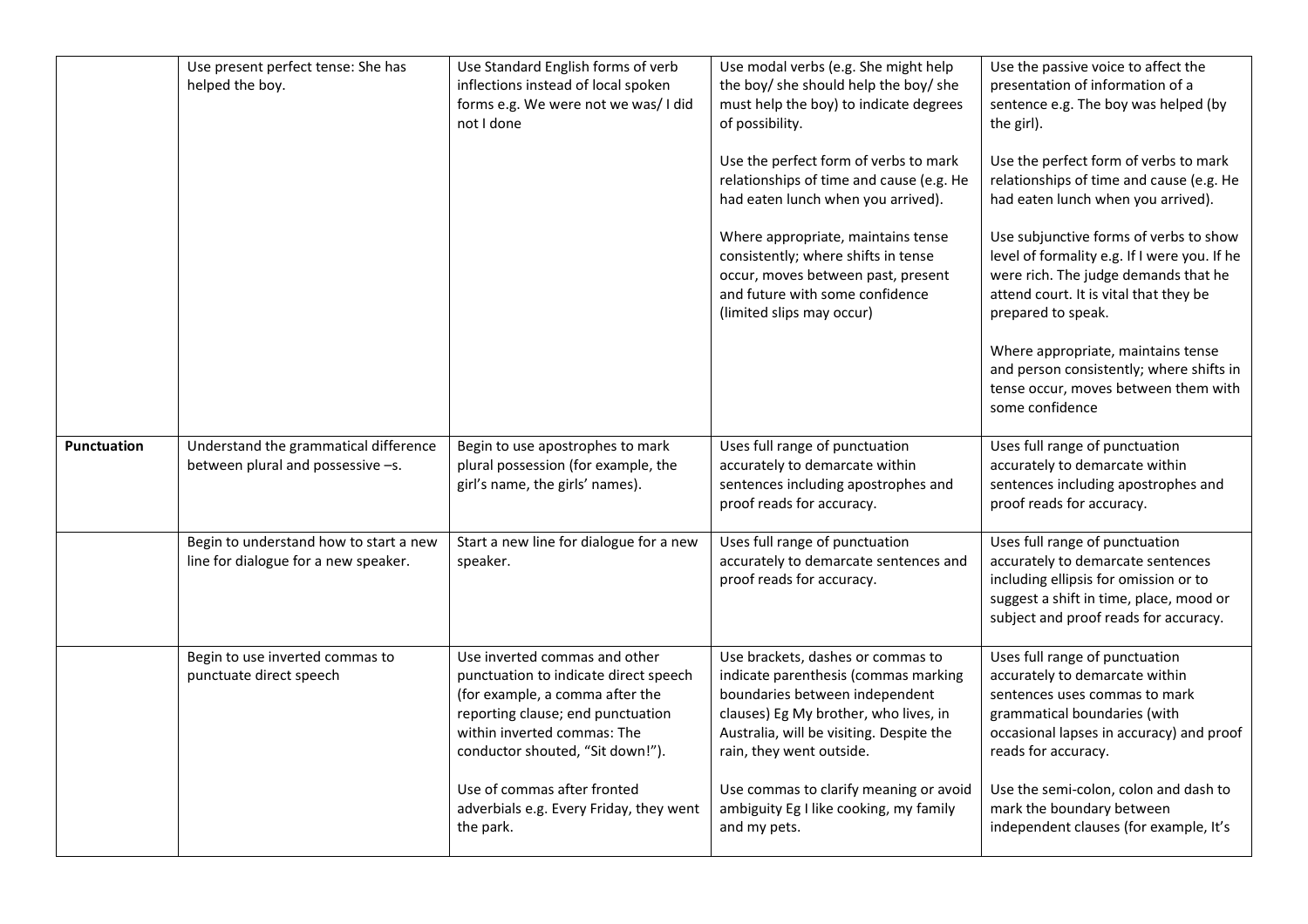|                                                                     |                                                                                                                                                                       |                                                                                                                                                                                                             | Exposure to semicolons and hyphens in<br>reading. Introduction to colons to<br>introduce a list and semi colons<br>between words and phrases in a more<br>complex list.                  | raining; I'm fed up Don't touch the dog<br>- he might bite.)<br>Use the colon to introduce a list and<br>use of semi-colons within lists.<br>Use the colon to introduce a list and<br>use of semi-colons within lists (e.g. She<br>met a range of people at the palace:<br>Prince Charles, the Prince of Wales;<br>Princess Anne, the Princess Royal; HRH<br>Prince Philip, the Duke of Edinburgh;<br>HM the Queen.)<br>Use hyphens to avoid ambiguity (for<br>example, man eating shark versus man-<br>eating shark, or recover versus recover) |
|---------------------------------------------------------------------|-----------------------------------------------------------------------------------------------------------------------------------------------------------------------|-------------------------------------------------------------------------------------------------------------------------------------------------------------------------------------------------------------|------------------------------------------------------------------------------------------------------------------------------------------------------------------------------------------|--------------------------------------------------------------------------------------------------------------------------------------------------------------------------------------------------------------------------------------------------------------------------------------------------------------------------------------------------------------------------------------------------------------------------------------------------------------------------------------------------------------------------------------------------|
| <b>Understanding</b><br>how grammar<br>influences word<br>formation | Form nouns using a range of prefixes<br>(for example super-, anti-, auto-).                                                                                           | Understand grammatical difference<br>between plural and possessive -s.                                                                                                                                      | Apply knowledge of nouns when<br>differentiating between homophones,<br>choosing suffixes (e.g. -ance/-ence) etc.                                                                        | Apply knowledge of nouns when<br>differentiating between homophones,<br>choosing suffixes (e.g. -ance/- ence) etc.                                                                                                                                                                                                                                                                                                                                                                                                                               |
|                                                                     | Spell word families based on common<br>words, showing how words are related<br>in form and meaning (for example,<br>solve, solution, solver, dissolve,<br>insoluble). | For verbs where stress is on final<br>syllable, root may need last consonant<br>doubling before adding the suffix, e.g.<br>forget: forgetting, forgotten; begin:<br>beginning, beginner; prefer: preferred. | Convert nouns and adjectives into verbs<br>using suffixes (for example, -ate; - ise;<br>-ify) Use verb prefixes (for example,<br>dis-, de-, mis-, over- and re-).                        | Understand how words are related by<br>meaning as synonyms and antonyms<br>(for example, big, large, little).                                                                                                                                                                                                                                                                                                                                                                                                                                    |
|                                                                     | Use the forms 'a' or 'an' according to<br>whether the next word begins with a<br>consonant or a vowel (for example, a<br>rock, an open box).                          | Use Standard English forms for verb<br>inflections instead of local spoken<br>forms (for example, we were instead<br>of we was, or I did instead of I done).                                                | Ensuring correct subject and verb<br>agreement when using singular and<br>plural, distinguishing between the<br>language of speech and writing and<br>choosing the appropriate register. | Know difference between vocabulary<br>typical of informal speech and<br>vocabulary appropriate for formal<br>speech and writing (for example, find<br>out - discover; ask for - request; go in -<br>enter)                                                                                                                                                                                                                                                                                                                                       |
|                                                                     |                                                                                                                                                                       |                                                                                                                                                                                                             |                                                                                                                                                                                          | Levels of formality: The difference<br>between structures typical of informal<br>speech and structures appropriate for<br>formal speech and writing (for example,<br>the use of question tags: He's your<br>friend, isn't he?).                                                                                                                                                                                                                                                                                                                  |